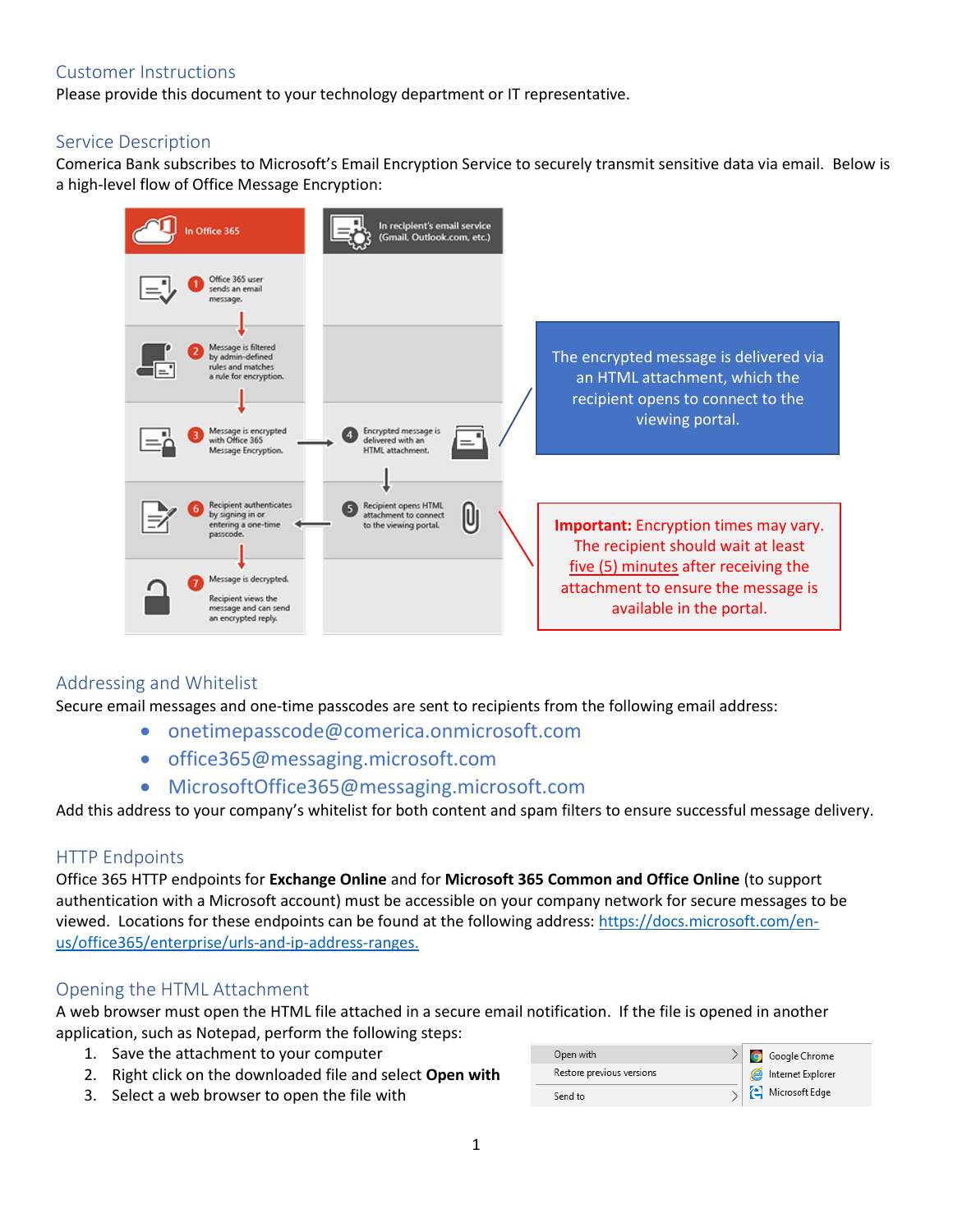# Mobile Devices

The Microsoft OME Viewer is no longer available. After saving and opening the HTML attachment, Android devices will prompt to open with Chrome, HTML viewer, or Internet:



#### Authentication

You can either **Sign-in** or use the **One Time Passcode** option to open the secure message.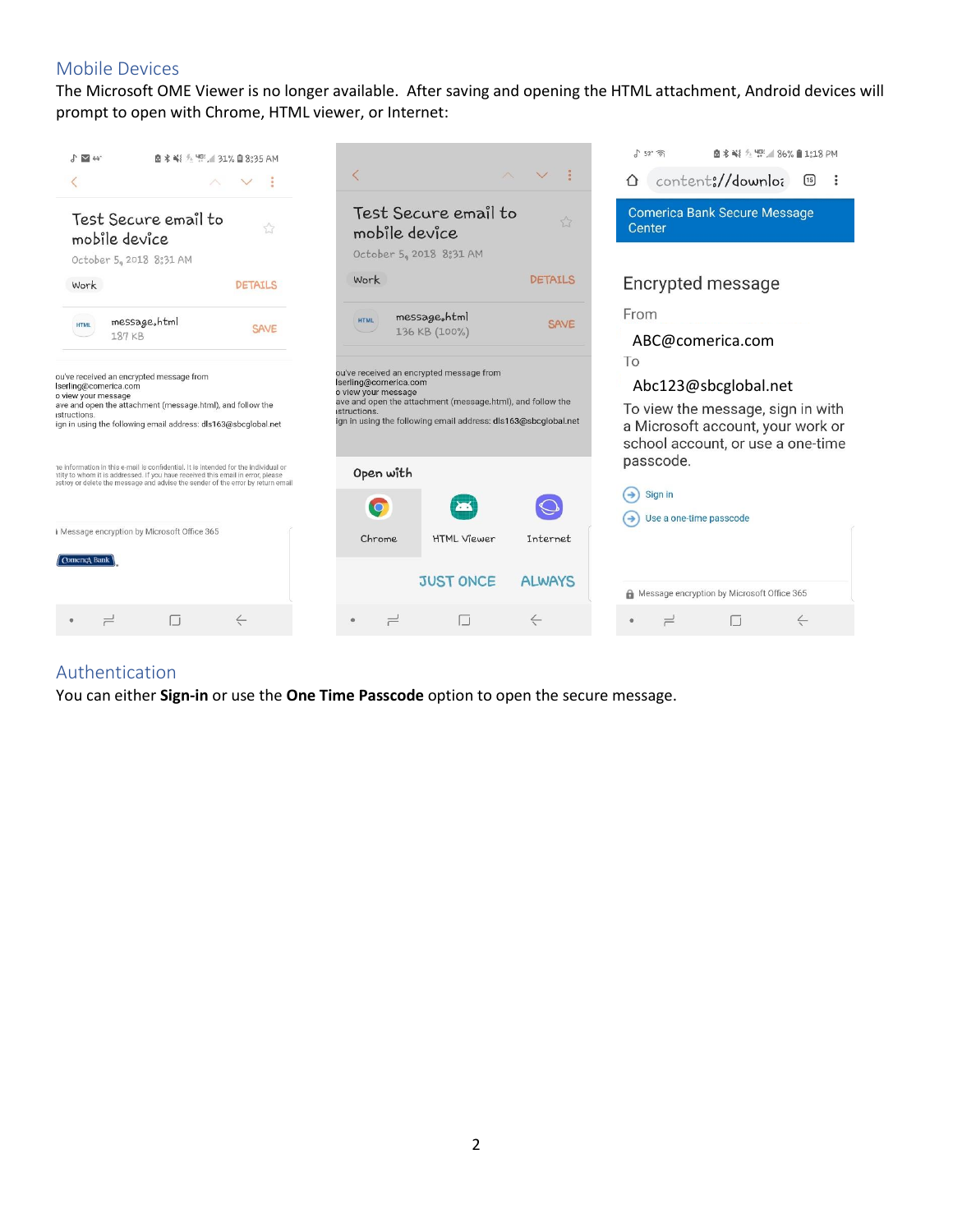#### Creating an Account

The account that needs to be created is the account to which the secure email is sent. Company/Corporate accounts can be created using the "Work or School" account option – only available if your company does not subscribe to O365 services (consult with your Technology department or IT representative for questions). If your company has an O365 subscription, you must log in with those credentials.

Go to https://signup.live.com/ to sign up for a Microsoft account and enter the \*email address that you would like to use.

**\*Important: This must match the email address to which secure emails are being sent or you will not be able to use this account for retrieving secure messages If attempting to access a group mailbox, your Technology department or IT representative must create the account on your behalf.**

| Microsoft<br>Create account<br>This information is required.<br>someone@example.com                                                                                                | Use the Work or school account option<br>to view secure messages.                                                                                                                                                                                                                                 |
|------------------------------------------------------------------------------------------------------------------------------------------------------------------------------------|---------------------------------------------------------------------------------------------------------------------------------------------------------------------------------------------------------------------------------------------------------------------------------------------------|
| Use a phone number instead<br>Get a new email address                                                                                                                              | Which account would you like to sign in with to view your encrypted<br>message?<br>Microsoft account<br>Create a Microsoft account for testuser02@gacomerica.com that you can use to<br>view this message and to access other Microsoft services, such as OneDrive, Xbox<br>LIVE, or Outlook.com. |
| Microsoft<br><b>Create account</b><br>You can't sign up here with a work or school email<br>address. Use a personal email, such as Gmail or<br>Yahoo!, or get a new Outlook email. | Vork or school account<br>lign in with the account provided by your work or school to use with Office 365 or<br>other Microsoft services.<br>Don't want to sign in? Use a one-time passcode to view the message.                                                                                  |
| Use a phone number instead<br>Get a new email address                                                                                                                              | If you receive a message stating that<br>"You can't sign up here with a<br>work or school email address," this<br>means that your company already<br>has a relationship with Microsoft.                                                                                                           |
| Microsoft                                                                                                                                                                          |                                                                                                                                                                                                                                                                                                   |
| abc@gmail.com<br>$\leftarrow$<br>Create a password<br>Enter the password you would like to use with your<br>account.<br><b>Next</b>                                                | Enter password - click Next                                                                                                                                                                                                                                                                       |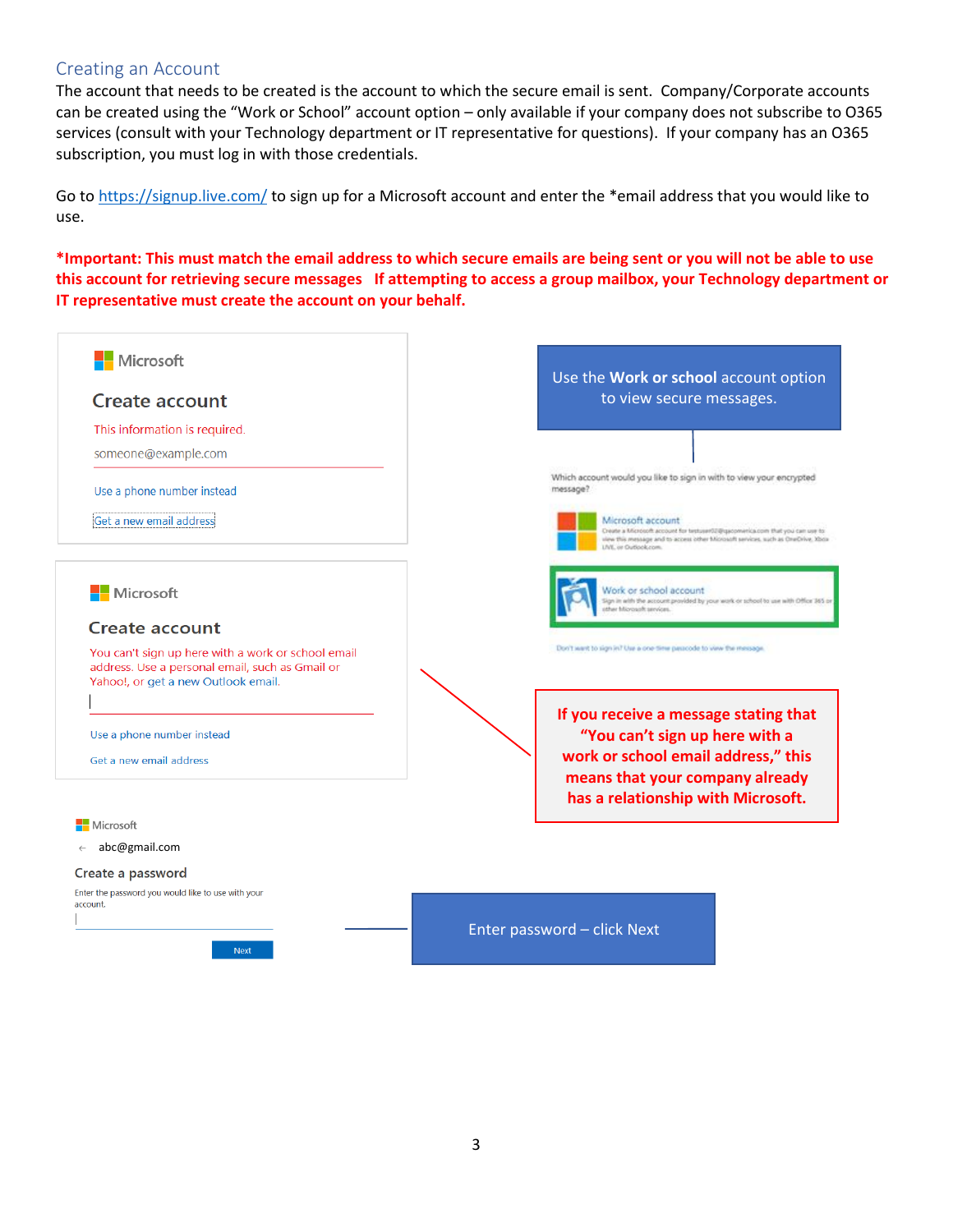